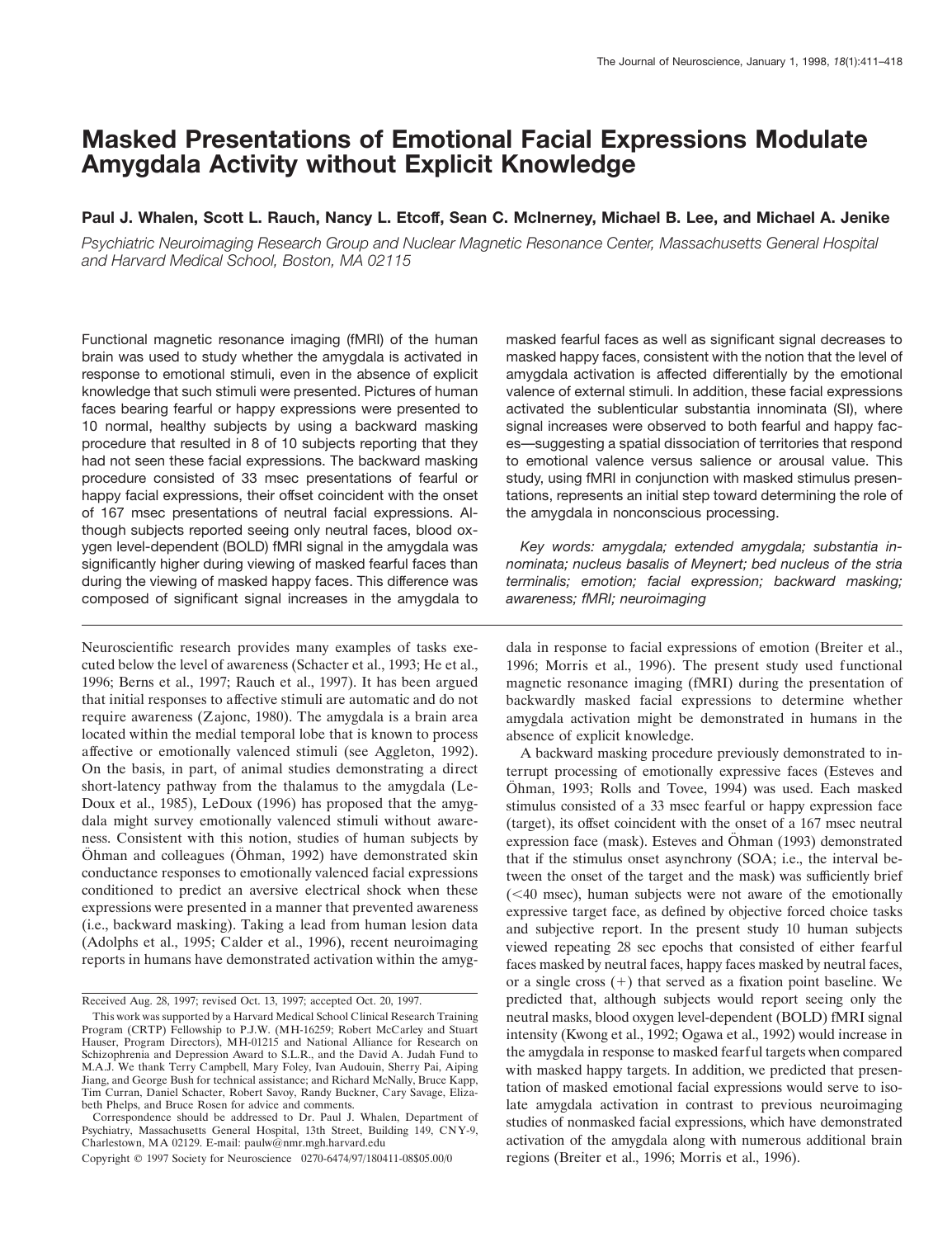#### **MATERIALS AND METHODS**

*Subjects.* Ten right-handed males aged 19–32 (mean, 23.8 years) provided informed consent before participation in this study, according to guidelines established by the Subcommittee on Human Studies at the Massachusetts General Hospital. Handedness was defined by the Edinburgh Inventory (Oldfield, 1971). Subjects were told that they would be presented with pictures of faces. All subjects were naive to the face stimuli used and to our hypotheses pertaining to the emotional expressions of faces. For this initial experiment a single gender cohort was studied to minimize heterogeneity, thereby improving statistical power. Future studies of female subjects will be necessary to determine the generalizability of the current results.

*Selection of fear faces as threat-related stimuli.* Face stimuli consisted of fearful, happy, and neutral expressions of eight individuals (numbers 021, 030, 040, 081, 101, 121, 131, 140; Ekman and Friesen, 1976). We selected fearful faces as our negatively valenced stimuli because human lesion studies document a deficit in the processing of fearful faces after amygdala lesions (Adolphs et al., 1995; Calder et al., 1996), and previous neuroimaging studies demonstrate amygdala activation to these stimuli (Breiter et al., 1996; Morris et al., 1996). We offer the concept that, unlike an angry face that represents a direct threat, the relationship of a fearful face to threat is ambiguous in that a fearful face signals the presence of danger, but not its source. In this sense, a fearful face can be conceptualized as a contextual stimulus, whereas an angry face can be conceptualized as a specific cue.

*Paradigm.* Subjects were presented with alternating 28 sec epochs of masked fearful face targets (F), masked happy face targets (H), or a single cross that served as a low-level fixation condition  $(+)$ . During each epoch subjects viewed either 56 masked fearful stimuli or 56 masked happy stimuli (each of eight fearful or happy faces was masked by the neutral expression for each of the other seven individuals).

Masked stimuli were presented twice per second in a random order. Each 200 msec masked stimulus consisted of a 33 msec fearful or happy expression (target) immediately followed by a 167 msec neutral expression (mask).

The order of 28 sec epochs containing 56 fearful or happy masked stimuli was counterbalanced within and across subjects; one-half of the subjects viewed masked fearful, followed by masked happy, targets during their first run  $(+, F, H, +, F, H, +, F, H, +)$ ; the other half viewed masked happy, followed by masked fearful, targets during their first run  $(+,H,F,+,\overline{H},F,+,\overline{H},F,+).$  Then the order of fearful and happy target epochs was reversed for the second run for all subjects. These 10 epochs comprised a 4 min and 40 sec run. Each subject viewed two runs.

*Subject debriefing.* Subjective report measures were used to assess the subjects' explicit knowledge of presented masked facial expressions of emotion after the completion of all stimulus presentations. Immediately after the experiment the subjects were asked to describe any aspect of the presented faces. Next, the subjects were asked to comment on the emotional expressions of the faces. Then the subjects were asked if they had seen any happy or smiling faces and asked if they had seen any fearful or afraid faces. Finally, the subjects were shown all face stimuli (fearful, happy, and neutral) and asked to point out the specific faces they had referred to in response to earlier questions.

*Stimuli and apparatus.* Face stimuli consisted of PICT files that were assembled frame by frame into a film, using Adobe Premiere software. Specialized hardware (Media 100, Marlboro, MA) was used to transfer the digital PICT information to videotape synchronized with the headsweeps of the VCR so as not to distort the stimuli. A VCR was used to play the tape, and the output was projected (Sharp XG-2000U LCD) onto a screen within the imaging chamber, viewable by a mirror  $(1.5 \times 3.5)$ inches)  $\sim$  6.5 inches from the subject's face. The play speed of the VCR was 30 frames/sec, creating a 33 msec/frame presentation rate.

Pulse rate was measured from the right index finger of all subjects during stimulus presentations via pulse oximetry (In Vivo Systems, Orlando, FL).

Functional magnetic resonance images were collected in a General Electric Signa 1.5 Tesla high-speed imaging device (modified by Advanced NMR Systems, Wilmington, MA), using a quadrature head coil. Our Instascan software is a variant of the echo planar technique first described by Mansfield (1977). Head stabilization was achieved with a plastic bite bar molded to each subject's dentition.

*Image acquisition and data analysis.* Our standard image acquisition protocol was used and previously has been detailed elsewhere (Cohen and Weisskoff, 1991; Kwong, 1995). An initial sagittal localizer [spoiled gradient recall acquisition in a steady state (SPGR), 60 slices, resolution  $0.898 \times 0.898 \times 2.8$  mm] was performed to provide a reference for future slice selection and for eventual localization within Talairach space (Talairach and Tournoux, 1988). After automated shimming (Reese et al., 1995) to maximize field homogeneity, a magnetic resonance (MR) angiogram (SPGR, resolution  $0.78125 \times 0.78125 \times 2.8$  mm) was acquired to identify large- and medium-diameter vessels. Then a set of T1 weighted high-resolution transaxial anatomic scans (resolution 3.125  $\times$  $3.125 \times 8$  mm) was acquired. For the functional series, asymmetric spin echo (ASE) sequences were used to minimize macrovascular signal contributions. Functional ASE data were acquired as 15 contiguous, interleaved, horizontal 8 mm slices that paralleled the intercommissural plane (voxel size  $3.125 \times 3.125 \times 8$  mm; 100 images per slice, TR/TE/ Flip =  $2800$  msec/70 msec/90°).

Automated data analytic techniques began with a quantification of subject motion and then correction, using an algorithm developed by Jiang et al. (1995), based on Woods et al. (1992). Both functional and high-resolution structural data were placed into normalized Talairach space and resliced into  $3.125 \times 3.125 \times 3$  mm voxels in the coronal plane. Then data from individuals were baseline-normalized and concatenated (averaged). Nonparametric statistical maps were calculated with the Kolmogorov–Smirnov (KS) statistic, displayed in pseudocolor, scaled according to significance, and superimposed on T1-weighted highresolution images also placed into Talairach space and resliced in the coronal plane. Because we predicted only amygdala activation to the present experimental manipulation, our a priori significance threshold  $(p < 6.6 \times 10^{-4})$  represents a Bonferroni-corrected 0.05 probability level based on the  $\sim$ 76 voxels that make up the amygdaloid region (Filipek et al., 1994).

### **RESULTS**

## **Subject debriefing**

Immediately after the experiment, the subjects were asked to describe any aspect of the presented faces. Two of the 10 subjects offered descriptions indicating that they had seen features of the emotional target stimuli. The remaining eight subjects were asked next to comment on the emotional expressions of the faces, and all responded with reference to the neutral mask stimuli alone. Then the subjects were asked if they had seen any happy or fearful faces. All eight subjects reported that they had not seen these expressions. Finally, these eight subjects were shown all face stimuli (fearful, happy, and neutral) and asked to point out the specific faces they had seen. Subjects selected only neutral faces. Therefore, we present here brain activation data for the eight subjects who reported having seen only the neutral faces.

#### **Pulse rate data**

Pulse rate was measured in the eight subjects who reported not having seen the masked fearful and happy faces (sampled approximately every 5 sec). Technical problems prevented measurement within the magnet for two of these subjects. Results revealed no significant pulse rate changes to the presentation of fearful or happy faces when compared with one another or the fixation baseline condition ( $p > 0.05$ ).

#### **fMRI data**

Figure 1 presents BOLD signal changes across whole brain in response to masked fearful faces versus masked happy faces for the eight subjects who demonstrated no explicit knowledge of the presence of these stimuli. Note the relative absence of activation outside the amygdaloid region.

Figure 2*A* presents the most posterior coronal slice from the amygdaloid region of activation depicted in Figure 1. Significantly higher BOLD signal is observed in the amygdala in response to masked fearful faces (467.56  $\pm$  0.41, mean  $\pm$  SEM) when compared with masked happy faces (464.85  $\pm$  0.43, mean  $\pm$  SEM). Four contiguous voxels within the right amygdala met the threshold for statistical significance ( $p < 6.6 \times 10^{-4}$ ; see Materials and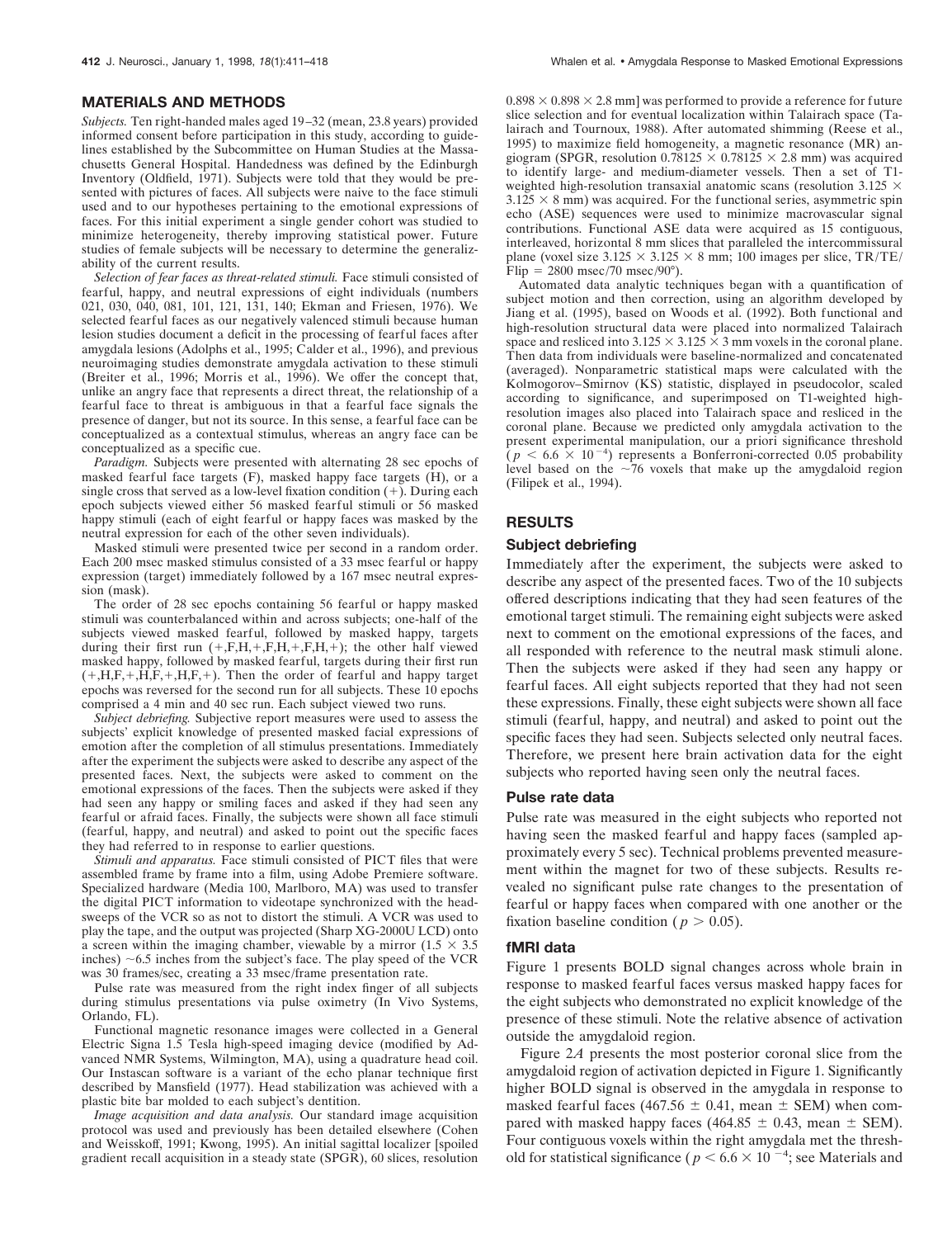

# Left Amygdala/SI ( $y = 0$ ; see Figure 3)

Right Amygdala ( $y = -6$ ; see Figure 2)

*Figure 1.* Masked fearful faces versus masked happy faces. Areas of significant activation ( $p < 6.6 \times 10^{-4}$ ) across whole brain, presented here as 57, 3 mm coronal slices for the masked fear versus masked happy contrast, for the eight subjects who reported not having seen the fearful or happy target faces. All figures are displayed according to radiological convention (i.e., left = right; right = left; top = superior; bottom = inferior). The most anterior slice is in the *top left corner*, and slices proceed in a posterior direction from *left* to *right* and then *down*. The colorized statistical map is superimposed over the averaged high-resolution structural data for these eight subjects. Both functional and structural data have been placed in a normalized space according to the coordinate system of Talairach and Tournoux (1988). All figures were smoothed by using a Hamming nine voxel 1:2:1 kernel filter, although activations were significant on unsmoothed maps. Significant activation within the amygdaloid region is evident within two slices in the third row (*yellow brackets*). These two slices represent Talairach coordinates in the *y*-plane of 0 (see Fig. 3) and  $-6$  (see Fig. 2), respectively. Note also the relative lack of activation across all other brain regions. There is an activation of the inferior prefrontal cortex (first row, slice nine) that met the significance level set a priori for the amygdala. Note that, although our 15 original horizontal slice acquisitions covered "whole brain," susceptibility from the sinus space causes signal dropout in portions of some brain regions (see Results).

Methods). We then assessed the direction of signal change to fearful or happy faces in comparison to the fixation baseline epochs. We considered only the four significantly activated voxels from the fear versus happy contrast depicted in Figure 2*A*; the masked fear versus fixation contrast revealed a significant increase in signal intensity, whereas the masked happy versus fixation contrast revealed a significant decrease in signal intensity. For this comparison we treated the four voxels in the amygdala (defined by the overall fear vs happy contrast) as one region of interest (ROI). Mean signal intensity within this ROI demonstrated a significant increase to masked fearful faces and a significant decrease to masked happy faces when compared with fixation ( $p < 0.05$ ). Thus, the larger overall fear versus happy statistical effect ( $p < 6.6 \times 10^{-4}$ ) demonstrated across these four voxels depends on both a response to the fearful faces (increase) and the happy faces (decrease). By considering only voxels activated in the fear versus happy contrast, we are assured of describing only the nature of signal changes specifically attributable to the emotional expressions.

To delineate the effect of repeated presentations of these stimuli, Figure 2*B* presents BOLD signal changes in the amygdala for the significant ROI depicted in Figure 2*A* across all epochs of presentation. First, notice that BOLD signal in the amygdala is always higher during presentation of masked fear faces when compared with the contiguous (counterbalanced) epoch of masked happy faces. For this group of eight subjects the average

percentage of change in signal intensity between conditions (masked fear vs masked happy) ranged from 0.77 to 0.35% across epochs. When compared with the fixation baseline condition, signal intensity increases in response to fearful faces occurred during the first two fear presentation epochs but were attenuated to baseline with subsequent stimulus presentations. In contrast, however, note that signal intensity decreases in response to happy faces persisted through all presentation epochs.

Figure 3*A* depicts BOLD fMRI signal changes for the masked fear versus happy contrast in the most anterior coronal slice from the amygdaloid region of activation depicted in Figure 1. The ventral portion of this activation is within the temporal lobe, where the most anterior extent of the amygdala is located; however, this activation extends immediately rostral and dorsal to the traditionally defined amygdala within the region of the sublenticular substantia innominata (SI) of the basal forebrain (see Heimer et al., 1997). Within the SI this activation extends in a dorsomedial direction to the base of the anterior commissure.

Although BOLD signal changes in the ventral portion of this activation increased to fearful faces and decreased to happy faces (similar to the activation in Fig. 2), significant BOLD signal changes in the dorsal portion of this activation for the masked fear versus masked happy contrast ( $p < 6.6 \times 10^{-4}$ ) were created by signal increases to *both* fearful and happy faces, in which increases to fearful faces were significantly larger. Figure 3*B* presents an enlargement of the significant voxels of activation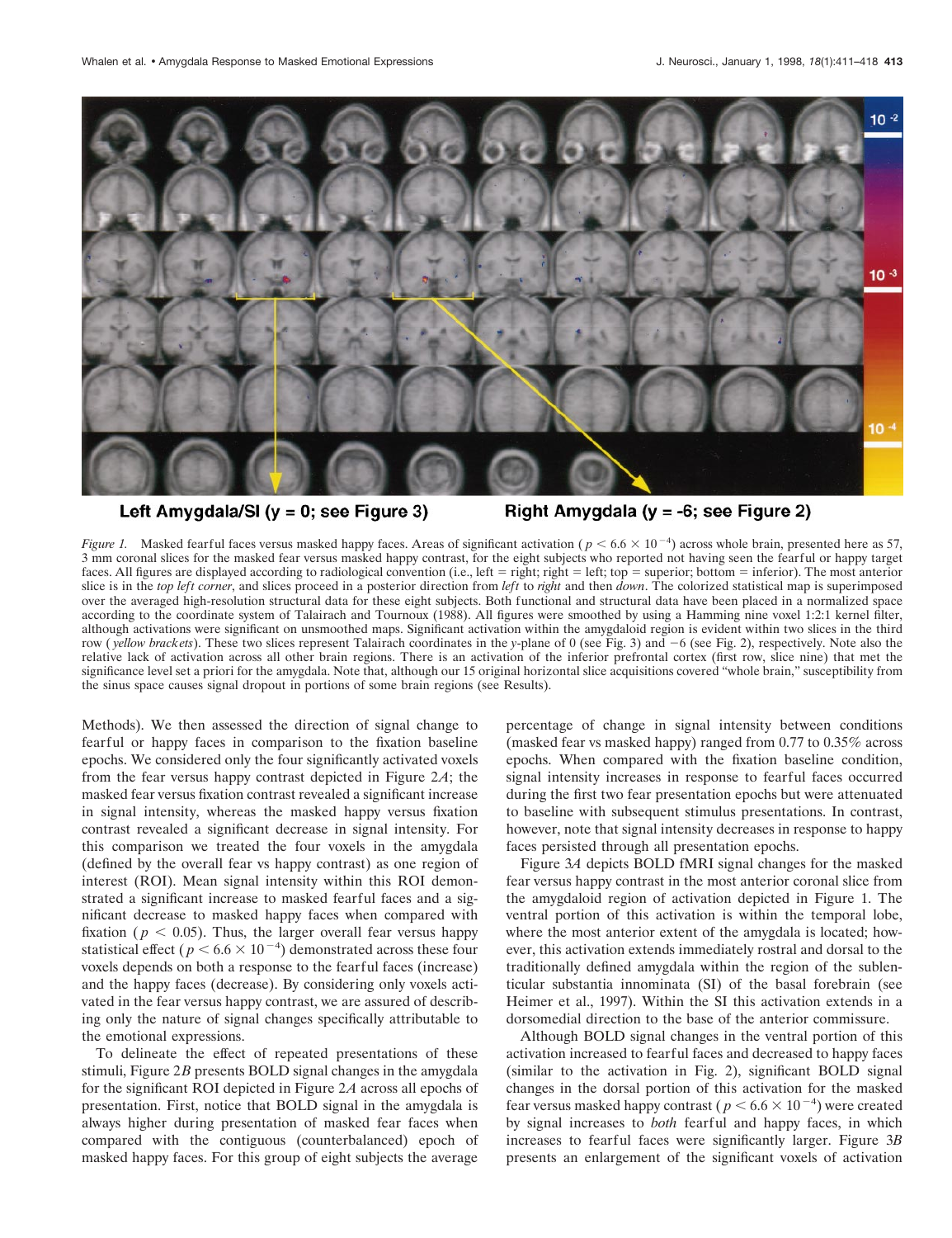![](_page_3_Picture_2.jpeg)

 $v = -6$ 

![](_page_3_Figure_4.jpeg)

![](_page_3_Figure_5.jpeg)

*Figure 2.* **Top.** Amygdala activation to masked fearful versus masked happy faces. *A*, Coronal display of the most posterior slice depicting activation within the region of the amygdala from Figure 1. Image parameters are as in Figure 1. Activation depicted here in the right amygdala includes four contiguous voxels that significantly increased in response to masked fearful faces when compared with masked happy faces ( $p < 6.6 \times 10^{-4}$ ). *B*, Bar graph depicting changes in BOLD signal intensity as a function of repeated stimulus presentations. *Bars* represent the mean percentage change of signal intensity per epoch in response to masked fearful and masked happy faces (counterbalanced), as compared with the preceding and following low-level fixation conditions. Values reflect only the four voxels that exceeded the Bonferroni-corrected significance threshold (depicted within *A*) for the masked fearful versus masked happy contrast.

*Figure 3.* **Bottom.** Amygdala/SI activation to masked fearful versus masked happy faces. *A*, Coronal display of the most anterior slice depicting activation within the region of the amygdala from Figure 1. Image parameters are as in Figure 1. Note that the most ventral portion of this activation is within the temporal lobe (where the most anterior extent of the amygdala is located). This activation then extends dorsally into the basal forebrain where the sublenticular substantia innominata (*SI*) is located. Six voxels met the Bonferroni-corrected significance threshold ( $p < 6.6 \times 10^{-4}$ ). *B*, Enlargement of the activation presented in *A* is presented twice: once for masked fear versus fixation and again for masked happy versus fixation. Colors of enlarged voxels represent significance levels for the original masked fear versus masked happy contrast as follows: *orange*,  $p < 6.6 \times 10^{-4}$ ; *red*,  $p < 0.005$ ; *blue*,  $p < 0.05$ . Although the significant statistical effect for the masked fear versus masked happy contrast in the ventral portion of this activation (*amyg*) is attributable to signal increases to fearful faces and signal decreases to happy faces (similar to the amygdala activation in Fig. 2), the statistical effect in the dorsal portion of this activation (*SI*) is a result of signal increases to both fearful and happy faces in which increases to fearful faces are significantly larger ( $p < 6.6 \times$  $10^{-4}$ ).

from the masked fear versus masked happy contrast pictured in Figure 3*A*. The activation is presented twice: once for the fear versus fixation contrast and again for the happy versus fixation contrast. Numbers overlying the voxels present the average percentage of BOLD signal change from the fixation baseline across all stimulus presentations. Note that, in response to masked fear faces, all voxels of activation—the most ventral voxels located in the amygdala and the most dorsal voxels located in the SI—

demonstrate signal increases. In contrast, in response to masked happy faces, ventrally located voxels demonstrate signal decreases (similar to the amygdala response depicted in Fig. 2), whereas dorsal voxels located in the SI demonstrate signal increases.

Table 1 presents Talairach coordinates (Talairach and Tournoux, 1988) and probability values of activated brain regions for the masked fear versus happy contrast for the eight subjects that reported not having seen the masked fearful and happy faces.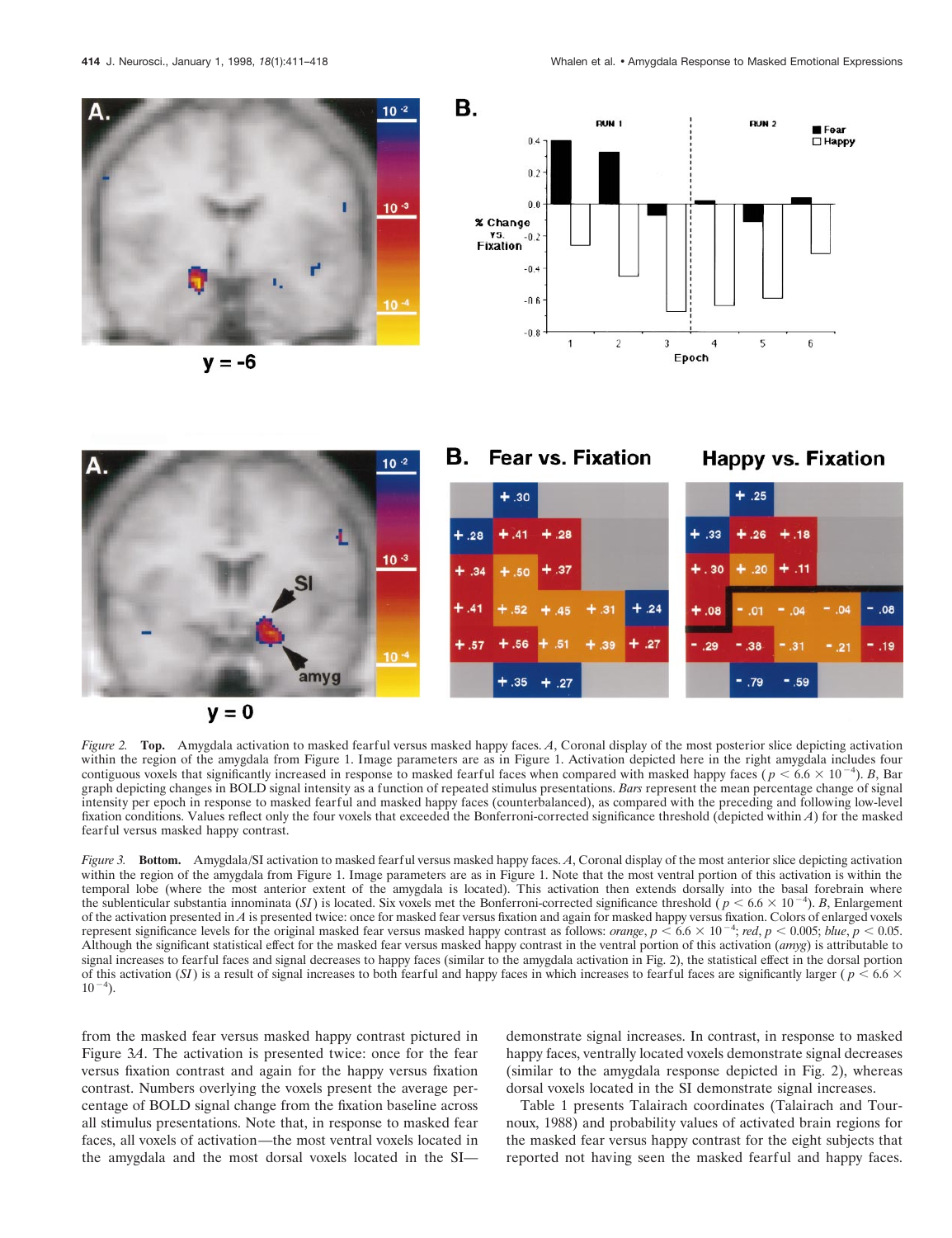### **Table 1. Talairach coordinates for masked fearful vs masked happy faces**

|                |                            |                      | Talairach coordinates |          |       |
|----------------|----------------------------|----------------------|-----------------------|----------|-------|
| No.            | Location in brain          | <i>p</i> value       |                       |          | z     |
|                | Amygdala                   | $3.7 \times 10^{-5}$ | 18                    | -6       | $-15$ |
| 2a.            | Amygdala/                  | $1.6 \times 10^{-4}$ | $-15$                 | $\theta$ | $-12$ |
| 2 <sub>b</sub> | Substantia innominata      | $2.9 \times 10^{-4}$ | $-12$                 | $\theta$ | -9    |
|                | Inferior prefrontal cortex | $1.6 \times 10^{-4}$ | $-28$                 | 42       |       |

Areas of significantly increased BOLD fMRI signal intensity across whole brain during presentation of masked fearful faces versus masked happy faces. Similar to Figures 1–3, data presented are for the eight subjects who reported not having seen fearful or happy faces. Reported probability values and Talairach coordinates reflect the maximum activated voxel. Activation 1 corresponds to the activation pictured in Figure 2. Activation 2a, b corresponds to the activation pictured in Figure 3. The location of maximum voxels within the temporal lobe (amygdala) and basal forebrain (substantia innominata) are reported in 2a and 2b, respectively. The Talairach atlas (Talairach and Tournoux, 1988) suggests that the location of Activation 2a should be described as temporal cortex. Our designation of this locus as within the amygdala is based on (1) inspection of high resolution structural data, (2) other human structural atlases (DeArmond et al., 1993) depicting the amygdala as prominent at the anterior to posterior location of the anterior commissure  $(y = 0)$ , and (3) the similar response topography to the amygdala activation in Figure 2 (increase to fear, decrease to happy). Because activation of inferior frontal cortex was not predicted and our Bonferroni corrected significance threshold is based on the smaller size of the amygdala, we note that activation of this region did not achieve the appropriate Bonferroni corrected threshold for whole brain (see Results).

Activation within the left and right amygdala exceeded the a priori threshold for significant activation ( $p < 6.6 \times 10^{-4}$ ). To obviate bias, we report here all areas of activation across whole brain that met this threshold. One other brain area, left inferior prefrontal cortex, also met this criterion (see Fig. 1, row one, slice nine). Because it was not predicted, we note then that activation in this region did not achieve the appropriate Bonferronicorrected threshold for whole brain ( $p < 1.0 \times 10^{-7}$ ).

## **Technical considerations**

Quantification of motion—Corrected motion during functional image acquisition was  $\leq 1.5$  mm for all subjects. Missing data—A computer failure during image acquisition of subject number 7 caused his first run to be lost. This did not affect the results, because statistical effects were similar whether six, seven, or eight subjects were considered. The fact that the results were similar to those of six subjects is important, because loss of these data did not compromise the protection afforded by counterbalancing. Vessel effects—To rule out the possibility that the observed activations were attributable to flow through large vessels located medial to the temporal lobe (e.g., inferior carotid, middle cerebral artery), we acquired MR angiograms for these eight subjects, placed them into normalized Talairach space, and then averaged them across the subjects. Thus, the composite activations for eight subjects did not overlie the location of large vessels on averaged MR angiograms. Susceptibility artifact—It is unlikely that the observed activation is an artifact of changes in the nearby field of susceptibility because (1) inspection of animated raw signal intensity changes over time revealed no obvious systematic changes in susceptibility that mirrored counterbalanced conditions, and (2) these results (i.e., increased signal to fear, decreased signal to happy) are consistent with a previous positron emission tomography (PET) study using nonmasked stimuli, where susceptibility is not a concern.

# **DISCUSSION**

#### **Significance of amygdala activation to masked stimuli**

Amygdala activation was observed in response to masked fearful faces versus masked happy target faces that subjects reported not having seen. As predicted, the backward masking of emotional facial expressions resulted in impressive isolation of the amygdala. This finding is particularly striking when considered in light of an earlier neuroimaging study demonstrating activation of the

amygdala and four additional brain regions to presentation of nonmasked fearful faces versus happy faces (Morris et al., 1996).

These data highlight the automaticity of the amygdala response and are consistent with the assertion of LeDoux (1996) that the amygdala responds to early, crude representations of external stimuli. Although consistent with the notion that the amygdala might receive stimulus information directly from the thalamus (LeDoux et al., 1985), prior or parallel to elaborate cortical processing, the temporal resolution of the present design (based on 28 sec epoch lengths) does not address this issue directly. In addition, portions of candidate cortical areas that also might survey masked facial stimuli [e.g., temporal visual cortex (Hasselmo et al., 1989) and ventral prefrontal cortex (Tranel et al., 1995; Hornak et al., 1996)] may not have been visualized in the present study because of characteristic signal drop-out associated with fMRI caused by the nearby sinus space. Replication of the present effect using PET (where susceptibility drop-out is not an issue) would address this concern.

#### **Direction of signal changes in the amygdala**

Within the amygdala, signal intensity increased to masked fear faces and decreased to masked happy faces, consistent with a previous imaging study (Morris et al., 1996). In addition, signal increases to masked fearful faces habituated. Habituation of response within the amygdala to emotionally valenced stimuli that have proven inconsequential is consistent with previous reports in both animals (Bordi et al., 1993) and humans (Breiter et al., 1996; Irwin et al., 1996). In contrast, however, signal intensity decreases in response to happy faces persisted through all presentation epochs. Happy faces appear to provide information of enduring importance and, in this sense, might be conceptualized as safety signals. One interpretation of these data is that both fearful and happy faces provide information about the potential for threat in a given environment, differentially affecting the level of activity in the amygdala.

This differential amygdala response, based on the valence of facial expressions, is consistent with a recent study of human infants in which presentation of negatively valenced (angry) faces produced increased eyeblink magnitudes and positively valenced (happy) faces produced decreased eyeblink magnitudes [Balaban (1995); see also Lang (1995)]. Activation of the amygdala is known to modulate eyeblink reflex sensitivity (Davis, 1992). To elaborate, although direct electrical stimulation of the amygdala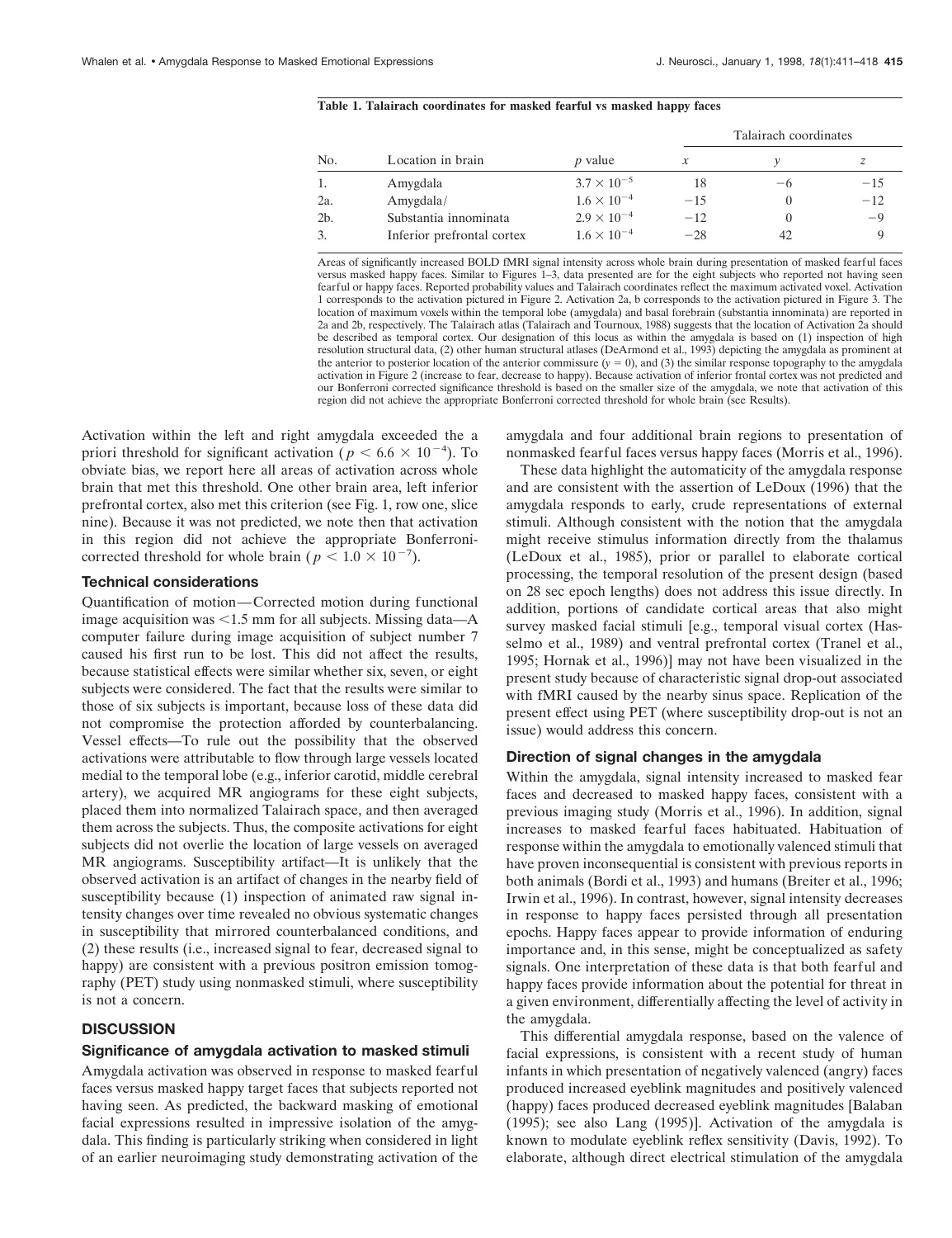in animals does not produce an eyeblink, the magnitude of the next eyeblink that is elicited after amygdala stimulation is modified (Whalen and Kapp, 1991). These converging results imply that, although amygdala activation to experimental presentation of emotionally valenced facial expressions may not produce obvious overt responses, it modifies overt responses to *subsequent* sensory information through numerous efferent pathways (see Kapp et al., 1992).

## **Significance of SI activation**

The present experiment also produced activation that extended into the sublenticular SI of the basal forebrain, consistent with recent PET studies demonstrating blood flow changes within the SI that correlate with (1) recall of negatively valenced film stimuli (Cahill et al., 1996) as well as (2) thalamic responses to aversively conditioned stimuli (Morris et al., 1997). These data are also consistent with an emerging understanding of the inter-related anatomy of this region. For example, the "extended amygdala," including the bed nucleus of the stria terminalis (BNST; see Davis et al., 1997), describes a subset of neurons within the SI characterized as a functional and anatomical continuum of the traditionally defined amygdala, based on similarities in cytoarchitecture as well as neurotransmitter and projection systems (Heimer et al., 1997). In addition, the amygdala is known to project directly to the SI (Russchen et al., 1985) where the cholinergic nucleus basalis of Meynert (NBM) neurons are located (Mesulam et al., 1983).

The present demonstration of increased activation of the SI to *both* fearful and happy faces is consistent with (1) data in primates demonstrating increased neuronal responses in the SI to both positive (Richardson et al., 1988; Wilson and Rolls, 1990) and negative (Whalen et al., 1994) stimuli, (2) the well established role of the NBM in the modulation of cortical neuronal excitability (Celesia and Jasper, 1966; Szerb, 1967; Sillitto and Kemp, 1983; Metherate and Ashe, 1991), and (3) the fact that the activity of these neurons is more closely associated with an animal's overall state of vigilance or arousal rather than with its response to specific stimulus presentations (Detari and Vanderwolf, 1987; Whalen et al., 1994). Thus, activation of the SI to both fearful and happy facial expressions might represent a more generalized response to the salience (see Morris et al., 1997) or arousal value (see Kapp et al., 1992; Whalen et al., 1994) of these stimuli.

The dissociation between an amygdala response based on valence and an SI response based on arousal offers a possible neuroanatomical substrate for psychophysiological responses long hypothesized by Lang and colleagues to reflect emotional "action dispositions," based on the valence versus arousal value of presented stimuli (see Lang, 1995; Shupp et al., 1997). In addition, this response dissociation replicates both the earlier Morris et al. (1996) and Breiter et al. (1996) findings and clarifies response differences between the two studies. To elaborate, in the present study the amygdala demonstrated increases to fear and decreases to happy faces, similar to Morris et al. (1996); activations that extended into the SI demonstrated increases to both fear and happy faces, similar to Breiter et al. (1996).

### **Explicit knowledge and the determination of awareness**

The present study was designed as a demonstration of the automaticity of amygdala response and as an initial effort toward determining whether awareness is a prerequisite for amygdala activation. Toward this end we used a stimulus onset asynchrony

(SOA) parameter (33 msec) below a threshold previously determined to prevent awareness of masked emotional facial expressions (Esteves and Öhman, 1993). Still, numerous methodological differences between the present and previous studies preclude generalizations about awareness on the basis of the parameter of SOA alone.

There are several challenges associated with the measurement of awareness (see Merikle, 1992; Greenwald et al., 1996). These include the *timing* of measurement [during interstimulus intervals (ISIs) vs after completion of all stimulus presentations] and the *type* of measurement (objective vs subjective; recall vs recognition). For this initial study we chose to assess awareness subjectively after completion of all stimulus presentations, emphasizing recall versus recognition measures. The timing we chose does limit interpretation, to the extent that debriefing results may not accurately reflect the subjects' awareness at the time of presentation. However, this strategy (1) allowed for shorter ISIs, maximizing the number of masked facial expressions presented within each epoch and thereby protecting against type II error in terms of amygdala activation, and (2) obviated the need for subjects to be informed of the presence of masked stimuli before the study so that findings would not be confounded by explicit attempts to detect emotional expressions. Our reliance on recall versus recognition measures of explicit knowledge was guided by research demonstrating that recognition tasks requiring discrimination of very similar stimuli are more susceptible to incorrect identification of target items (Underwood, 1965; Roediger, 1980; Hintzman et al., 1992; Hintzman and Curran, 1995; Mäntylä, 1997). With specific reference to face stimuli, Mäntylä has demonstrated that recognition of faces is driven by familiarity processes versus detailed episodic information (Mäntylä, 1997).

An interstimulus objective forced choice task remains the "gold standard" for the definition of awareness in behavioral psychology (see Greenwald et al., 1996). Future studies using such an interstimulus measure would address the question of awareness directly but would change the nature of the task fundamentally (active search vs passive viewing). Use of an objective forced choice measure after completion of all stimulus presentations may enable the objective assessment of awareness during a passive viewing task, although this approach assumes that only consciously perceived information will influence objective responses (see Jacoby, 1991; Merikle, 1992; Seamon et al., 1995).

#### **Conclusions and future direction**

The role of the amygdala in fear conditioning is well established (Aggleton, 1992), and the more recent reports of its involvement in the processing of emotional facial expression (Adolphs et al., 1995; Breiter et al., 1996; Calder et al., 1996; Morris et al., 1996) are consistent with this role. The present study builds on the growing number of neuroimaging studies demonstrating that human amygdala activation in response to emotionally valenced stimuli is a reliable phenomenon (Breiter et al., 1996; Cahill et al., 1996; Irwin et al., 1996; Morris et al., 1996; Reiman et al., 1997). Specifically, we demonstrated isolated amygdala activation in response to masked presentations of facial expressions that prevented explicit knowledge. These data underscore the automaticity (see McNally, 1995) of the processing of the emotional facial expressions of the amygdala and are consistent with data implicating the amygdala in the nonconscious monitoring of emotional stimuli (Halgren, 1992; Öhman, 1992; LeDoux, 1996).

In light of the present findings, we note that subjects with anxiety disorders demonstrate (1) amygdala activation in associ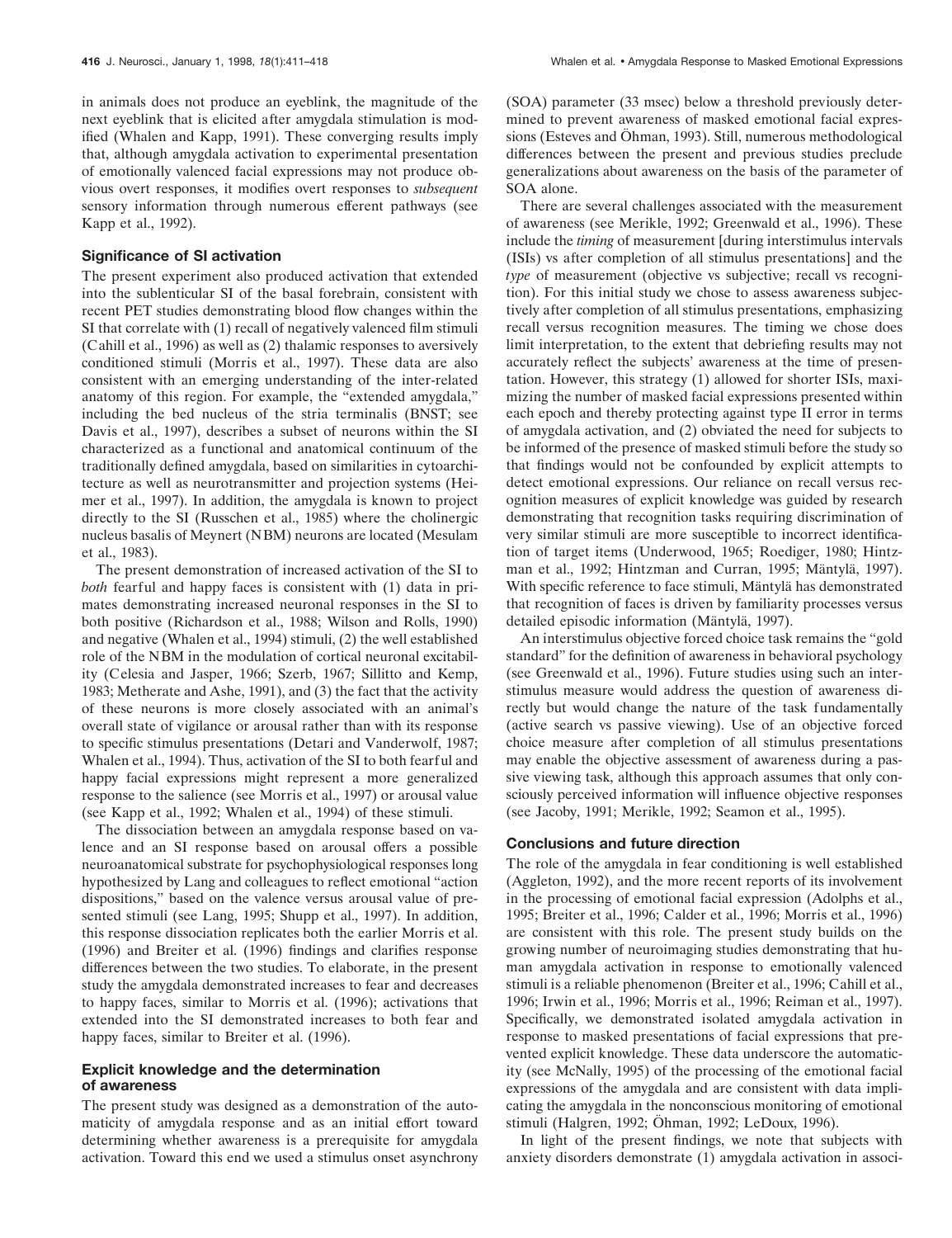ation with symptoms (see Rauch and Shin, 1997) and (2) information-processing biases during nonconscious processing (see Öhman, 1992; Mathews and MacLeod, 1994; Mogg et al., 1995; McNally et al., 1996). We are developing fMRI probes, using masked stimulus presentations, in an attempt to elucidate the role of the amygdala in the clinical phenomena observed across the anxiety disorders (e.g., hypervigilance, failure to habituate, exaggerated startle, etc.).

#### **REFERENCES**

- Adolphs R, Tranel D, Damasio H, Damasio A (1995) Fear and the human amygdala. J Neurosci 15:5879–5891.
- Aggleton JP, editor (1992) The amygdala: neurobiological aspects of emotion, memory, and mental dysfunction. New York: Wiley.
- Balaban MT (1995) Affective influences on startle in five month old infants: reactions to facial expressions of emotion. Child Dev 66:28–36.
- Berns GS, Cohen JD, Mintun MA (1997) Brain regions responsive to novelty in the absence of awareness. Science 276:1272–1275.
- Bordi F, LeDoux JE, Clugnet MC, Pavlides C (1993) Single-unit activity in the lateral nucleus of the amygdala and overlying areas of striatum in freely behaving rats: rates, discharge patterns, and responses to acoustic stimuli. Behav Neurosci 107:757–769.
- Breiter HC, Etcoff NL, Whalen PJ, Kennedy WA, Rauch SL, Buckner RL, Strauss MM, Hyman SE, Rosen BR (1996) Response and habituation of the human amygdala during visual processing of facial expression. Neuron 17:875–887.
- Cahill L, Haier RJ, Fallon J, Alkire MT, Tang C, Keator D, Wu J, McGaugh JL (1996) Amygdala activity at encoding correlated with long-term, free recall of emotional information. Proc Natl Acad Sci USA 93:8016–8021.
- Calder AJ, Young AW, Rowland D, Perrett DI, Hodges JR, Etcoff NL (1996) Facial emotion recognition after bilateral amygdala damage: differentially severe impairment of fear. Cognit Neuropsychol 13:699–745.
- Celesia GG, Jasper HH (1966) Acetylcholine released from cerebral cortex in relation to state of activation. Neurology 16:1053–1064.
- Cohen MS, Weisskoff RM (1991) Ultra-fast imaging. Magn Reson Imaging 9:1–37.
- Davis M (1992) The role of the amygdala in conditioned fear. In: The amygdala: neurobiological aspects of emotion, memory, and mental dysfunction (Aggleton JP, ed), pp 255–306. New York: Wiley.
- Davis M, Walker DL, Lee Y (1997) Roles of the amygdala and bed nucleus of the stria terminalis in fear and anxiety measured with the acoustic startle reflex. In: Psychobiology of posttraumatic stress disorder (Yehuda R, McFarlane AC, eds), pp 305–331. New York: New York Academy of Sciences.
- DeArmond SJ, Fusco MM, Dewey MM (1993) Structure of the human brain, 3rd Ed, pp 140–141. New York: Oxford UP.
- Detari L, Vanderwolf CH (1987) Activity of identified cortically projecting and other basal forebrain neurones during large slow waves and cortical activation in anesthetized rats. Brain Res 437:1–8.
- Ekman P, Friesen WV (1976) Pictures of facial affect. Palo Alto, CA: Consulting Psychologists.
- Esteves F, Öhman A (1993) Masking the face: recognition of emotional facial expressions as a function of the parameters of backward masking. Scand J Psychol 34:1–18.
- Filipek P, Richelme C, Kennedy D, Caviness V (1994) The young adult human brain: an MRI-based morphometric analysis. Cereb Cortex 4:344–360.
- Greenwald AG, Draine SC, Abrams RL (1996) Three cognitive markers of unconscious semantic activation. Science 273:1699–1702.
- Halgren E (1992) Emotional neurophysiology of the human amygdala within the context of human cognition. In: The amygdala: neurobiological aspects of emotion, memory, and mental dysfunction (Aggleton JP, ed), pp 191–228. New York: Wiley.
- Hasselmo ME, Rolls ET, Baylis GC (1989) The role of expression and identity in the face-selective responses of neurons in the temporal visual cortex of the monkey. Behav Brain Res 32:203–218.
- He S, Cavanaugh P, Intrilligator J (1996) Attentional resolution and locus of visual awareness. Nature 383:334–337.
- Heimer L, Harlan RE, Alheid GF, Garcia MM, De Olmos J (1997) Substantia innominata: a notion which impedes clinical–anatomical correlations in neuropsychiatric disorders. Neuroscience 76:957–1006.
- Hintzman DL, Curran T (1995) When encoding fails: instructions, feedback, and registration without learning. Mem Cognit 23:213–226.
- Hintzman DL, Curran T, Oppy B (1992) Effects of similarity and repetition on memory: registration without learning? J Exp Psychol 18:667–680.
- Hornak J, Rolls ET, Wade D (1996) Face and voice expression identification in patients with emotional and behavioural changes following ventral frontal lobe damage. Neuropsychologia 34:247–261.
- Irwin W, Davidson RJ, Lowe MJ, Mock BJ, Sorenson JA, Turski PA (1996) Human amygdala activation detected with echo-planar functional magnetic resonance imaging. NeuroReport 7:1765–1769.
- Jacoby LL (1991) A process dissociation framework: separating automatic from intentional uses of memory. J Mem Language 30:513–541.
- Jiang A, Kennedy DN, Baker JR, Weiskoff RM, Tootell RBH, Woods RP, Benson RR, Kwong KK, Brady TJ, Rosen BR, Belliveau JW (1995) Motion detection and correction in functional MR imaging. Hum Brain Mapp 3:224–235.
- Kapp BS, Whalen PJ, Supple WF, Pascoe J (1992) Amygdaloid contributions to conditioned arousal and sensory information processing. In: The amygdala: neurobiological aspects of emotion, memory, and mental dysfunction (Aggleton JP, ed), pp 229–254. New York: Wiley.
- Kwong KK (1995) Functional magnetic resonance imaging with echo planar imaging. Magn Reson Q 11:1–20.
- Kwong KK, Belliveau JW, Chesler DA, Goldberg IE, Weisskoff RM, Poncelet BP, Kennedy DN, Hoppel BE, Cohen MS, Turner R, Cheng HM, Brady TJ, Rosen BR (1992) Dynamic magnetic resonance imaging of human brain activity during primary sensory stimulation. Proc Natl Acad Sci USA 89:5675–5679.
- Lang PJ (1995) The emotion probe: studies of motivation and attention. Am Psychologist 50:372–385.
- LeDoux JE (1996) The emotional brain. New York: Simon and Shuster.
- LeDoux JE, Ruggiero DA, Reis DJ (1985) Projections to the subcortical forebrain from anatomically defined regions of the medial geniculate body in the rat. J Comp Neurol 242:182–213.
- Mansfield P (1977) Multi-planar image formation using NMR spin echoes. J Physics [Suppl C] 10:L55–L58.
- Mäntylä T (1997) Recollection of faces: remembering differences and knowing similarities. J Exp Psychol 23:1203–1216.
- Mathews A, MacLeod C (1994) Cognitive approaches to emotion and emotional disorders. Annu Rev Psychol 45:25–50.
- McNally RJ (1995) Automaticity and the anxiety disorders. Behav Res Ther 33:747–754.
- McNally RJ, Amir N, Lipke HJ (1996) Subliminal processing of threat cues in posttraumatic stress disorder? J Anxiety Disord 10:115–128.
- Merikle PM (1992) Perception without awareness: critical issues. Am Psychologist 47:792–796.
- Mesulam M-M, Mufson EI, Wainer BH, Levey AI (1983) Central cholinergic pathways in the rat: an overview based on an alternative nomenclature (Ch1–Ch6). Neuroscience 10:1185–1201.
- Metherate R, Ashe JH (1991) Basal forebrain stimulation modifies auditory cortex responsiveness by an action at muscarinic receptors. Brain Res 559:163–167.
- Mogg K, Bradley BP, Williams R (1995) Attentional bias in anxiety and depression: the role of awareness. Br J Clin Psychol 34:17–36.
- Morris JS, Frith CD, Perrett DI, Rowland D, Young AW, Calder AJ, Dolan RJ (1996) A differential neural response in the human amygdala to fearful and happy facial expressions. Nature 383:812–815.
- Morris JS, Friston KJ, Dolan RJ (1997) Neural responses to salient visual stimuli. Proc R Soc Lond [Biol] 264:769–775.
- Ogawa S, Tank DW, Menon R, Ellermann JM, Kim SG, Merkle H, Ugurbil K (1992) Intrinsic signal changes accompanying sensory stimulation: functional brain mapping using MRI. Proc Natl Acad Sci USA 89:5951–5955.
- Ohman A (1992) Fear and anxiety as emotional phenomena: clinical phenomenology, evolutionary perspectives, and information-processing mechanisms. In: Handbook of emotions (Lewis M, Haviland JM, eds), pp 511–536. New York: Guilford.
- Oldfield RC (1971) The assessment and analysis of handedness: the Edinburgh inventory. Neuropsychologia 9:97–113.
- Rauch SL, Shin LM (1997) Functional neuroimaging studies in posttraumatic stress disorder. In: Psychobiology of posttraumatic stress disorder (Yehuda R, McFarlane AC, eds), pp 83–98. New York: New York Academy of Sciences.
- Rauch SL, Whalen PJ, Savage CR, Curran T, Kendrick A, Brown HD, Bush G, Breiter HC, Rosen BR (1997) Striatal recruitment during an